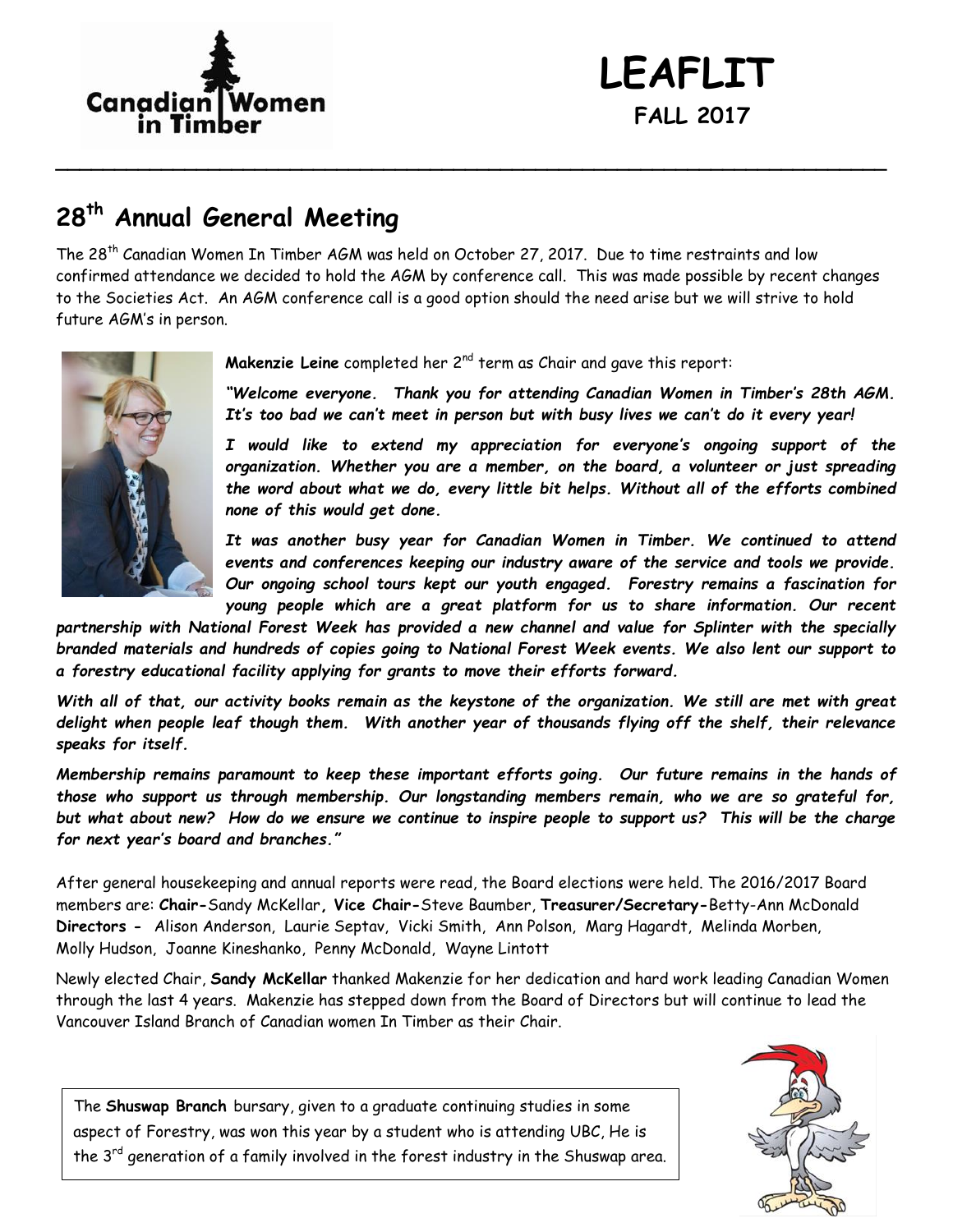## **Festival of Forestry 2017 Tour in Port Alberni**

#### - **From Ancient Trees to Christmas Trees**

On August 23, 2017, 18 eager school teachers came together from a range of schools across the Lower Mainland and Southern Vancouver Island—their common thread was a desire to learn more about the forest sector in British Columbia. Hosted by the Festival of Forestry tour guides Michel Vallee and Ryan Dvorak, they were ready for three days of forest-immersion.

This year's tour was based in Port Alberni — a hub for forestry on Southern Vancouver Island. Port Alberni is a deep port city which lies within the Alberni Valley at the head of the Alberni Inlet, Vancouver Island's longest inlet. On the West side of Vancouver Island there is a long history of timber harvesting, and many of today's forests are third growth stands (meaning they've been replanted two times in the history of logging).

The tour kicked off in the MacMillan Provincial Park at Cathedral Grove, here the teachers were dwarfed by 800 year-old towering Douglas-firs. This beautiful land was donated to the Province of BC by the iconic lumber baron and forester, HR MacMillan, in 1944 and has been a popular site for tourists and locals alike ever since.

From old-growth to commercial forests – the next stop was a Christmas Tree farm run by the Alberni District Secondary School and home to the Project Based Learning program. Ryan Dvorak is the forestry instructor at the school, and is in charge of the farm. Here students learn about the planning cycle of forestry, from harvest to

planting, and all points in between. The tour then moved on to a Crown woodlot managed by Dave McBride of Greenmax resources where a variety of forest management techniques and practices were discussed. This stop was followed by a visit to Island Timberlands' private lands where teachers were treated to a good discussion on some of the similarities, differences, and legislative practices as they relate to Crown versus Private lands. The teachers also got to learn how logs are processed, sorted and sold, and issues around land management, silviculture, ecosystem management and First Nations values were also addressed.

The next day was a whirlwind tour of the west coast forests of Vancouver Island. Guided by Erin Badesso as the lead with Western Forest Products and Ken Epps of



Island Timberlands, the teachers where given a Masters level class in forest management, harvesting, and the complexity of the forest industry on the BC coast. Western pulled out all the stops and treated the teachers to an amazing show, including an up close and personal view of hand-falling old growth timber. It was a long and bumpy day but the excitement was palpable and the teachers had many excellent questions.

Along the way, special guests joined the group to share their expertise and answer questions. They included Makenzie Leine, forester and communications director from Island Timberlands, Warren Lauder, manager of Hupacasath First Nation forestry, Ken Epps of Island Timberlands, and Rhonda Morris, the district manager for the South Island Natural Resources District.

Continuing the story of forest management, the following day, stops included a tour of the Western Forest Products Alberni Pacific Division milling operations and dryland sort. Here they got a full spectrum look at how logs are managed after harvest and converted into products for market. They toured a large sawmill, where the latest technology is used to process logs into lumber, extracting the highest value and volume of wood from each log. After lunch, they visited the Hupacasath First Nation and learned about their forestry operations and connection to the land.

The **Canadian Women in Timber** are proud to support the Festival of Forestry teachers' tours. We provide every teacher with a complete set of our education materials, including our two Splinter activity books and the Forestry Facts book. We hope that these and other resources lead to greater forestry content and balanced information about forests in BC classrooms.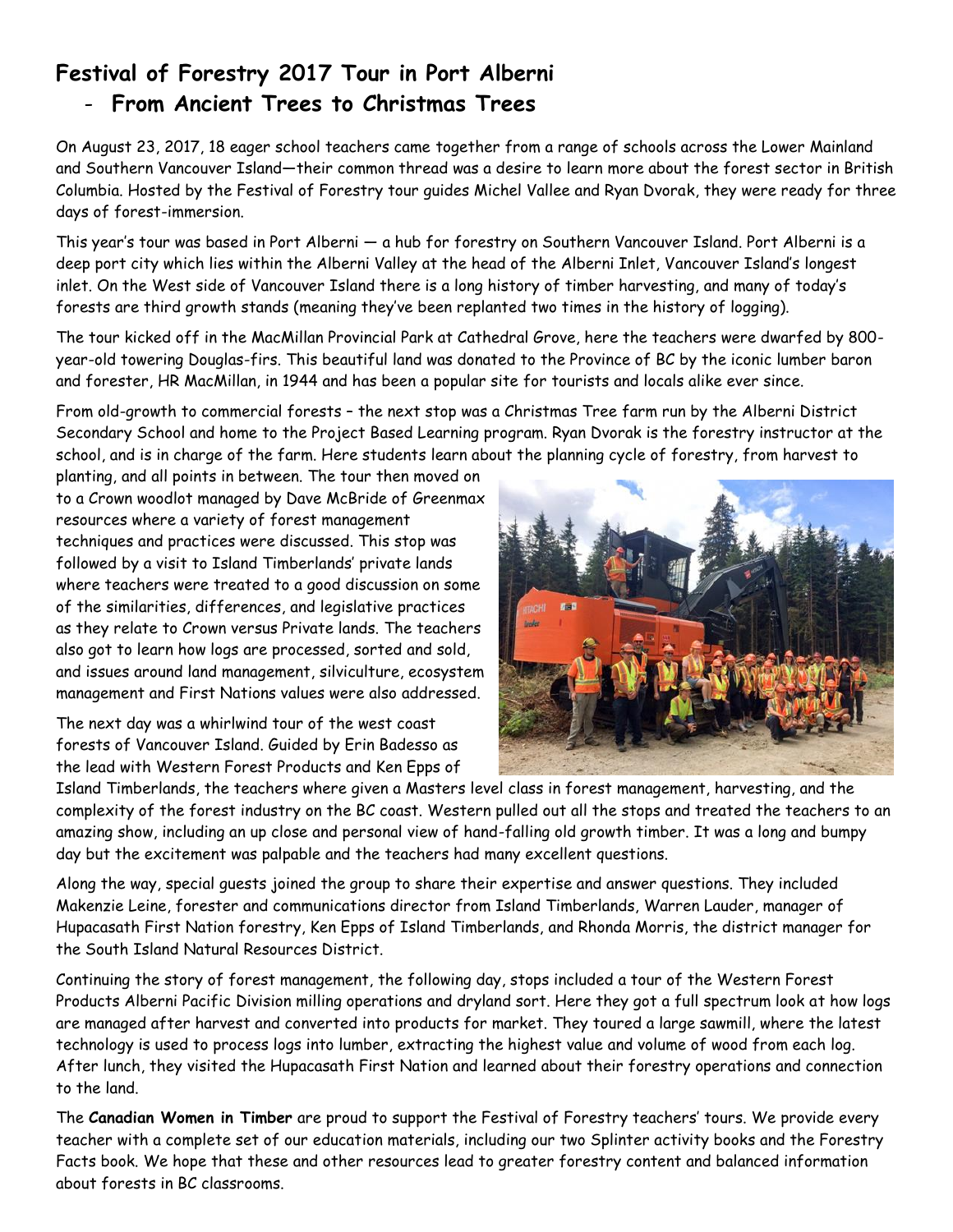#### **Canadian Women in Timber - Vancouver Island Branch hosts: "Don't Wish For It. Work For it. – A student-forest industry networking night"**

On October 19, **CWIT-VI** Branch hosted an evening of networking at Vancouver Island University in Nanaimo. The event was designed to bring together future forestry workers and today's Coastal industry leaders, and the support was overwhelming! A sold-out event along with great feedback indicated to the organizers that this type of networking is appreciated by employers and future employees alike.

In total, over 50 students and 30 industry representatives attended and enjoyed food provided by the VIU Culinary Arts program. Attendance for

students was generously paid for by industry attendees, and multiple forestry-related programs were represented: Forest Resources Technology, Heavy Mechanical Trades, Welding, and Heavy Equipment Operator Programs. Draws

throughout the night distributed door prizes donated by industry as well as a \$500 bursary! The most popular draws were undoubtedly for the 16 job shadow opportunities donated by industry, which ranged from shadowing a heavy duty mechanic at Island Timberlands' shop to accompanying a tugboat operator for a day at Victoria Tug and Barge. Finally, all industry representatives went home with a complimentary membership to Canadian Women in Timber – Vancouver Island.





 **Vancouver Island Branch members Makenzie Leine, Molly Hudson, Melinda Morben**



**CWIT has just run a 5th print of "Fun In The Forest" and a 3rd print of "Logging With Splinter". We are currently securing funding for a 3rd print of our "Forestry Facts" booklet. CWIT books are very popular :)** 

*The heft and feel of a well-worn handle, The sight of shavings that curl from a blade; The logs in the woodpile, the sentiment of huge beams in an old-fashioned house; The smell of fresh cut timber and the pungent fragrance of burning leaves; The crackle of kindling and the hiss of burning logs. Abundant to all the needs of man, how poor the world would be without wood.*

*Everard Hinrichs - quoted by Eric Sloan in "A Reverence For Wood"*



All in all, a successful event! The organizers were impressed with the eagerness of the students and the support of industry, and are already planning on how to improve for next year!